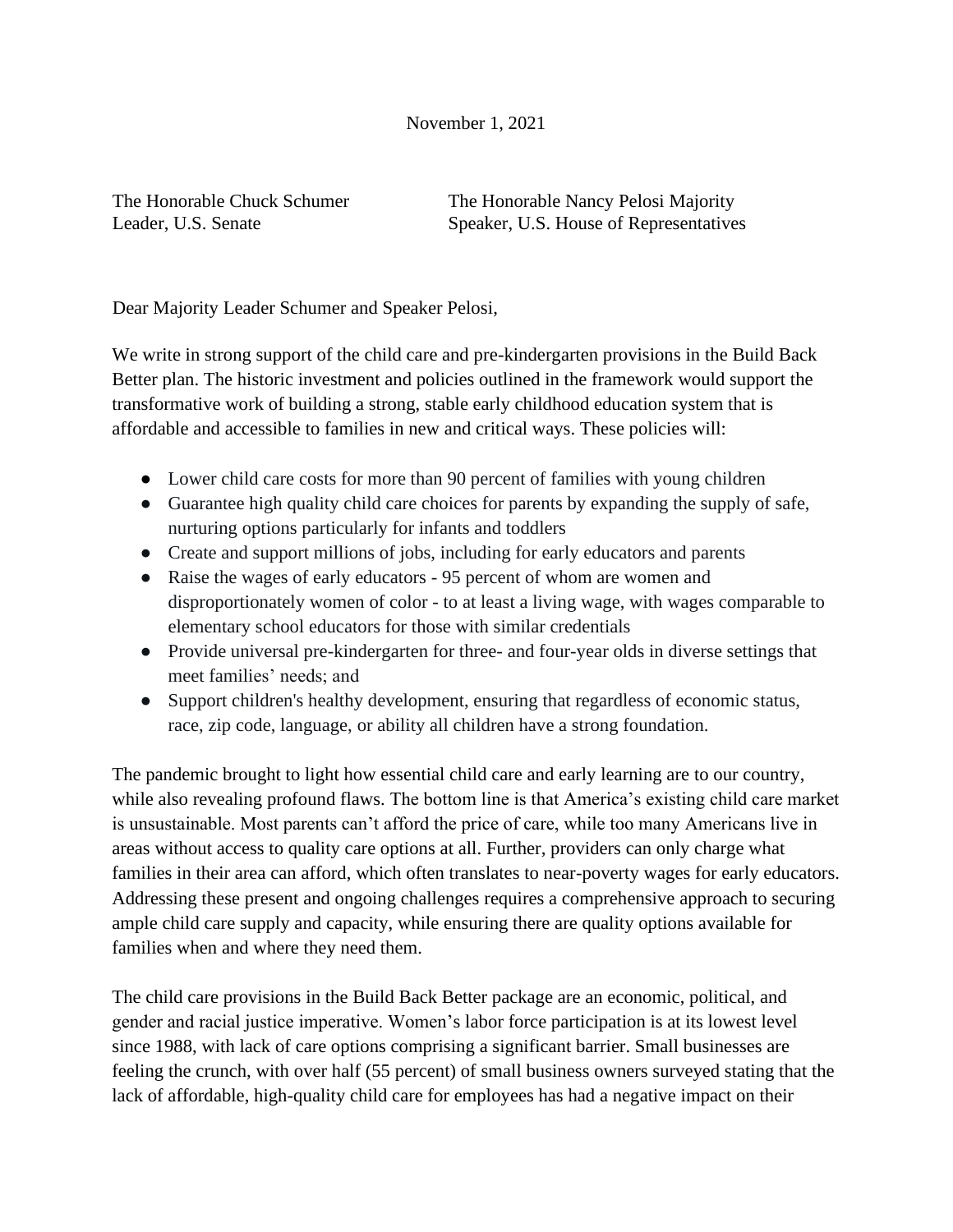business. Young children of color and those in families with low incomes are less likely to have access to affordable and high-quality care that can help them thrive developmentally. And these investments consistently poll as a high priority for the vast majority of voters: Democrats, Independents, and Republicans.

The policy before Congress today will lower the cost of child care and provide pre-kindergarten for millions of families while investing in the higher wages and professional development needed to ensure high quality care for all participants. Families will have a range of center-based, home-based, family child care, school-based, and Head Start options that work best for them. Families will start to feel these changes right away as the system stabilizes in ways that help all families, while those most in need receive financial assistance, and states build their supply of child care, addressing the urgent shortage of slots holding back our economic recovery.

Fifty years after President Nixon's veto of comprehensive child care reform, we are at the cusp of a turning point for a just and equitable child care and early learning system. This is the moment where we take the closest step yet to realizing the first ever early care and education guarantee. It's time to set families up for success and set up early care and education to be a valued and highly desired, long-term career path - our economic prosperity depends on it. We look forward to working with you to enact and implement these policies across the United States.

Sincerely,

&Mother Acre Family Child Care Action for Boston Community Development, Inc. Action for Children Advocates for Children of NJ Agenda for Children All Our Kin Alliance for Quality Education American Association of University Women American Federation of State, County and Municipal Employees American Federation of Teachers Apple Orchard School Arizona Association for the Education of Young Children Arizona Early Childhood Alliance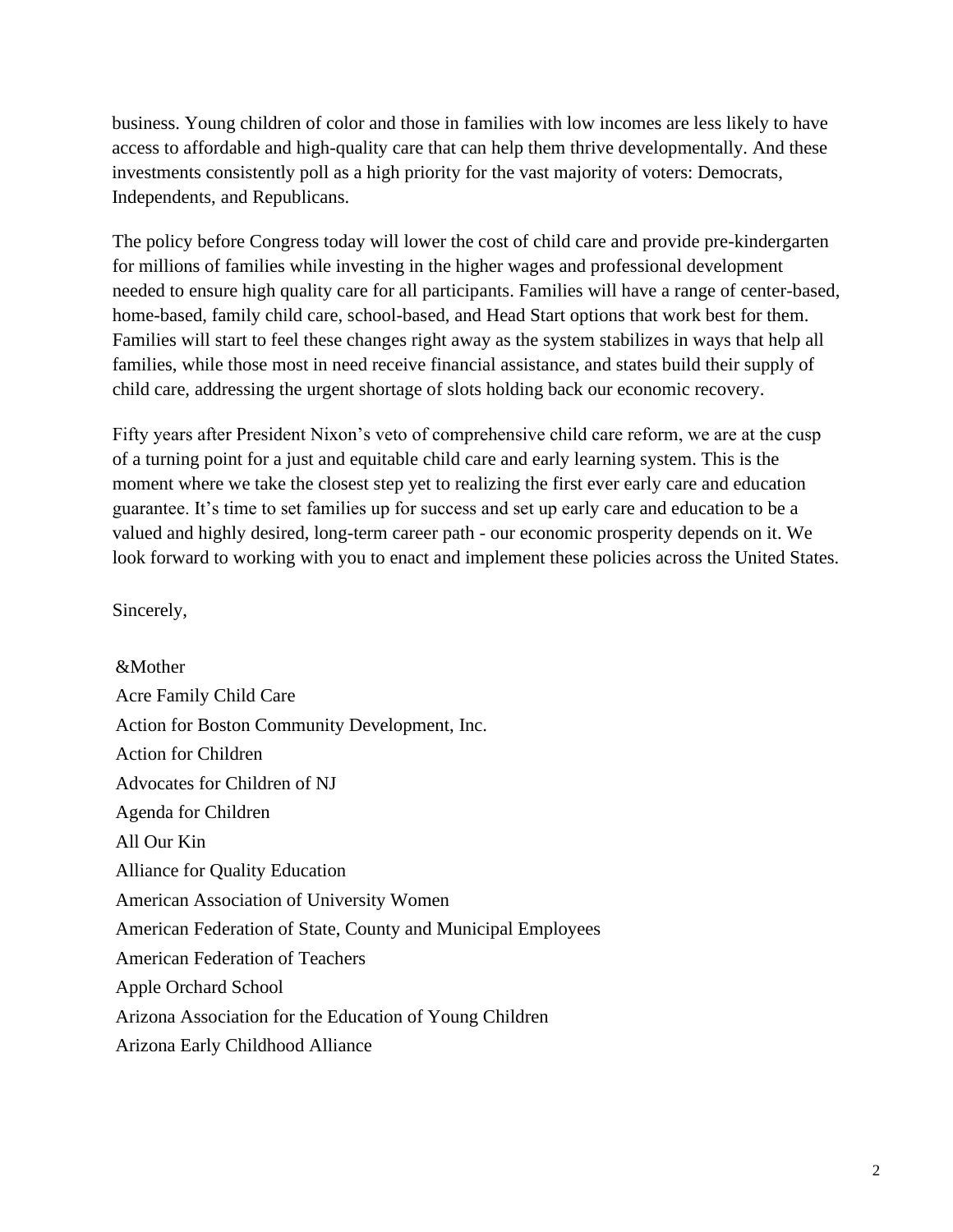Arizona Early Childhood Education Association Arizona Head Start Association Arkansas Advocates for Children and Families Barb's Big Backyard Daycare Birth In Color RVA Boston College Center for Optimized Student Support BUILD Initiative Busy Bees Preschool Center, Inc. CACFP Roundtable California Association for the Education of Young Children California Child Care Resource & Referral Network California Family Child Care Network Caring Across Generations Center for American Progress Center for Law and Social Policy Centers for New Horizons Charlestown Nursery School Child & Family Resources Child Care Alliance of Los Angeles Child Care Aware of Minnesota Child Care Aware of WA Child Care Aware® of America Child Care Council of Nassau, Inc. Child Care Council of Westchester Child Care Law Center Child Care Resource Network Child Care Services Association/T.E.A.C.H. National Center Child Development Support Corporation Child Tools Consulting Child Welfare League of America Childhaven Children & Families of Iowa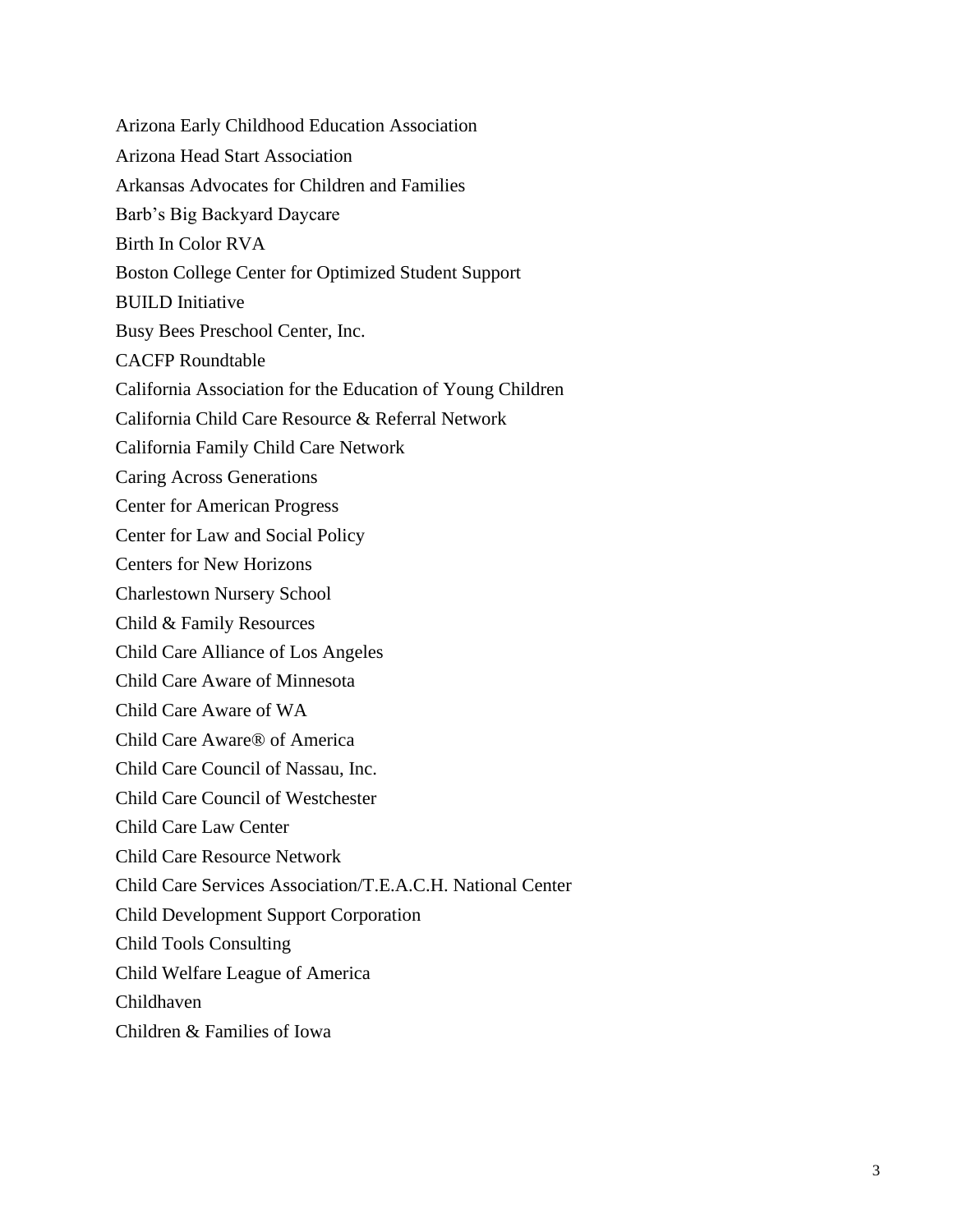Children at Risk Children First Children First of Granby Children Now Children Services of Roxbury Children Unlimited - Family Connections Resource Center Children's Action Alliance Children's Advocacy Alliance Children's Aid Children's Campaign Fund Children's Council of San Francisco Children's Funding Project Children's Home & Aid Children's Home Society of Washington Children's Institute Children's Trust Fund Alliance Citizen Action of New York Clarendon Early Education Services, Inc. Clayton Early Learning Common Good Iowa Commonwealth Children's Fund Community Change Community Change Action Community Child Care Council of Sonoma County, Inc Coos Coalition for Young Children & Families Corrine's Little Explorers Country Kids Child Care LLC Country Kids Family Day Care Cribs and Cradles Child Care LLC Cricket's Corner Learning Center Crystal Stairs, Inc. CT Early Childhood Alliance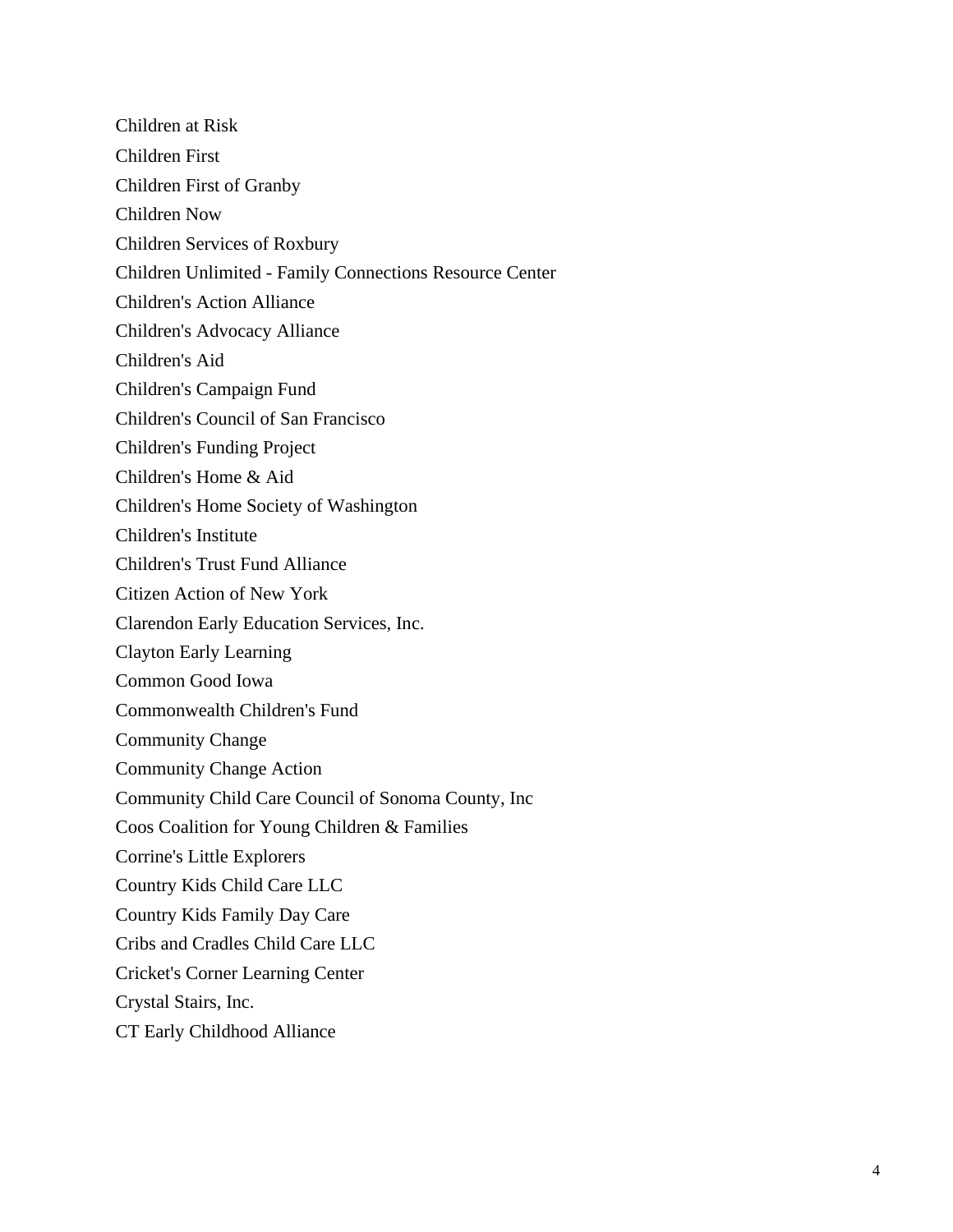District of Columbia Association for the Education of Young Children

- Early Care & Learning Council
- Early Edge California
- Early Learning Child Care Inc.
- Early Opportunities
- East Boston Social Centers
- Educare Learning Network
- Edward Street
- Elisabeth Amen Nursery School at Wheaton College Massachusetts
- Engaged Latino Parents Advancing Students Outcomes
- EveryChild California
- Executives Partnering to Invest in Children
- Fairbanks Montessori School
- Faith Lutheran Child Care Center
- Family Child Care Alliance of Maryland
- Family Forward Oregon
- Farm Hands Preschool
- First 5 Los Angeles
- First Children's Finance
- First Five Years Fund
- First Up
- Fitchburg Loves the Children
- Florida Policy Institute
- Fond du Lac Area United Way
- G3 Transformation
- GEEARS: Georgia Early Education Alliance for Ready Students
- Georgia Association for the Education of Young Children
- Golden Corridor Association for the Education of Young Children
- Granite State Organizing Project
- Greater Franklin Area Family Resource Center
- Groundwork Ohio
- Hawaii Children's Action Network Speaks!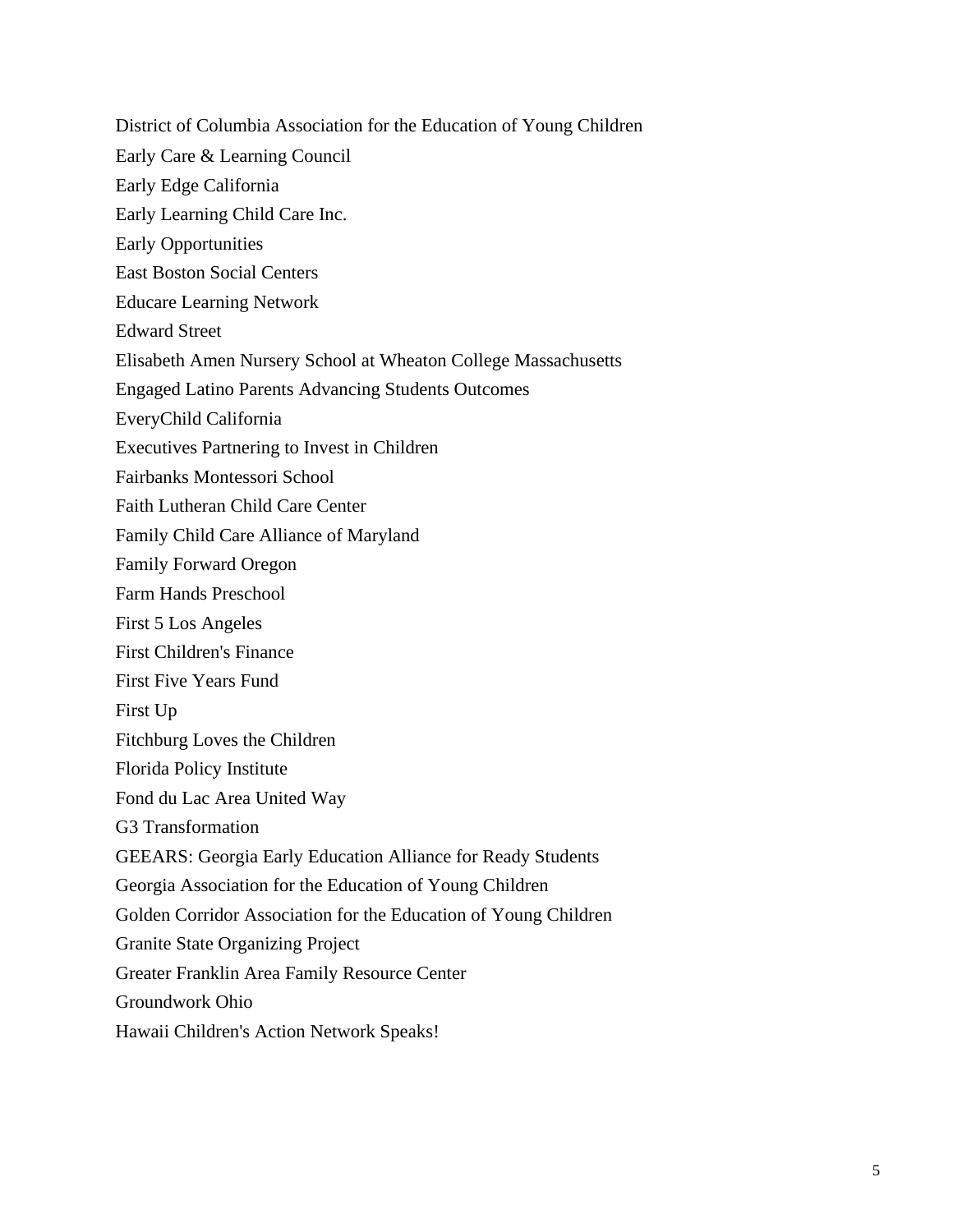Health Care for America Now Hilltop Children's Center Hollys Little Red Wagon Childcare Hoosier Action Housman Institute LLC Illinois Action for Children Illinois Association for the Education of Young Children Imajine That Impact Monadnock Indiana Association for the Education of Young Children Innovative Playhouse Iowa Association for the Education of Young Children Iowa Women's Foundation Jack and Jill Center Jewish Activists for Immigration Justice Jewish Federation of Chicago John F. Kennedy Family Services Joint Center for Political and Economic Studies **Jumpstart** Kanawha Valley National Organization for Women Kansas Association for the Education of Young Children Kentucky Center for Economic Policy KEYS 4 HealthyKids Kidango, Inc. Kids Included Together Kids Win Missouri Lakes & Prairies Community Action Partnership Latino Chamber of Commerce of SEW Let's Grow Kids Lincoln Nursery School Lindenwood Child Care Lionheart Early Learning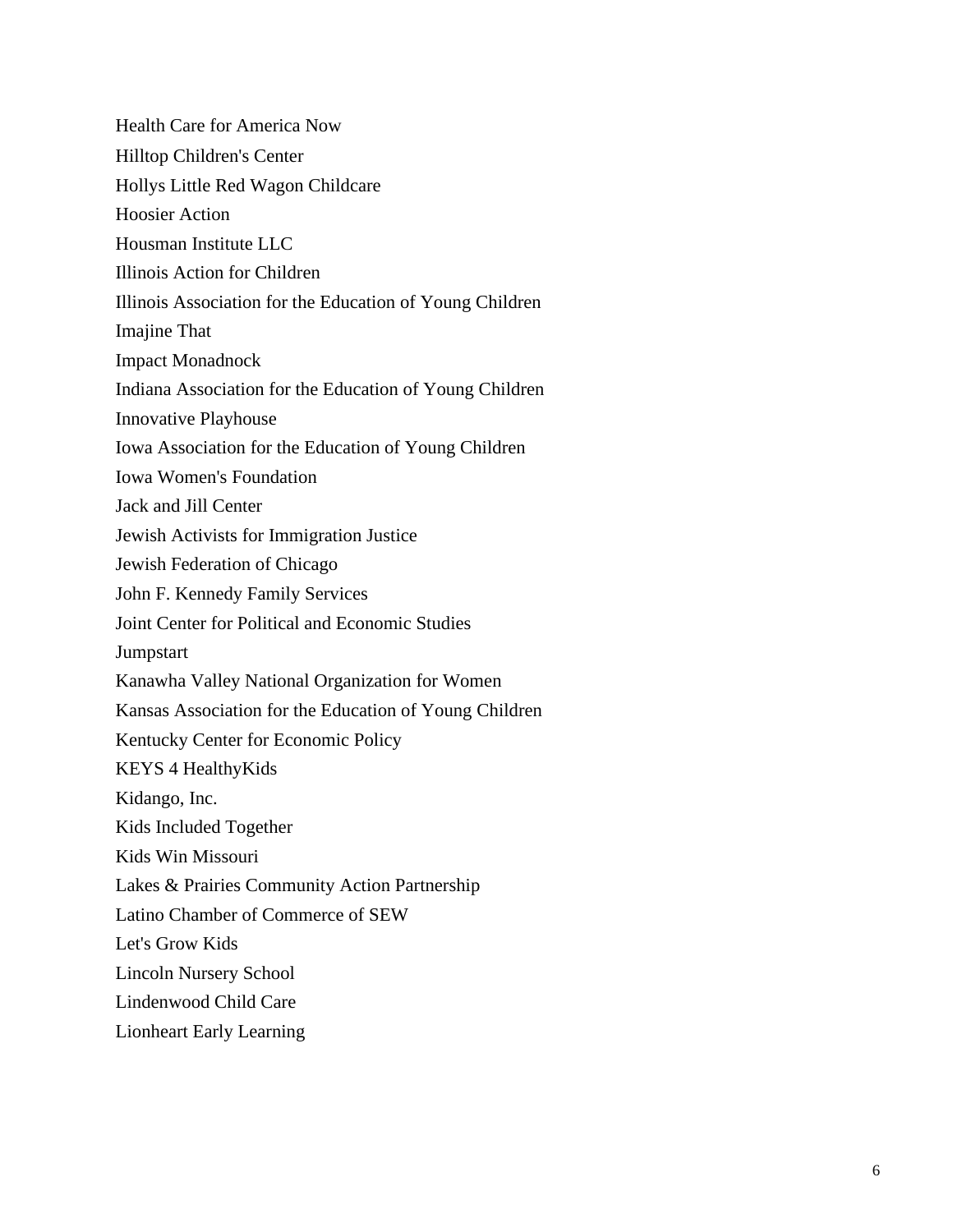Lisa's Little Ones Little People Nursery School Little Star of Ours Los Angeles Women's Collective PAC Louisiana Policy Institute for Children Low Income Investment Fund M & M Sweet Child Care Magic Garden Children's Center Main Street Alliance Main Street Alliance - West Virginia Main Street Alliance - Wisconsin Maine Association for the Education of Young Children Maine Children's Alliance Maryvale Massachusetts Head Start Association Maui Economic Opportunity, Inc. McCormick Center for Early Childhood Leadership Michigan Association for Young Children Milford Family & Community Network CFCE Milford Thrives Milwaukee Succeeds Minnesota Association for the Education of Young Children - Minnesota School Age Care Alliance Minnesota Child Care Association Minnesota Prenatal to Three Coalition Mirza MomsRising Montana Association for the Education of Young Children Montana Head Start Association Morgantown NOW Mother Hubbard Pre-School Center National Association for Family Child Care National Association for the Education of Young Children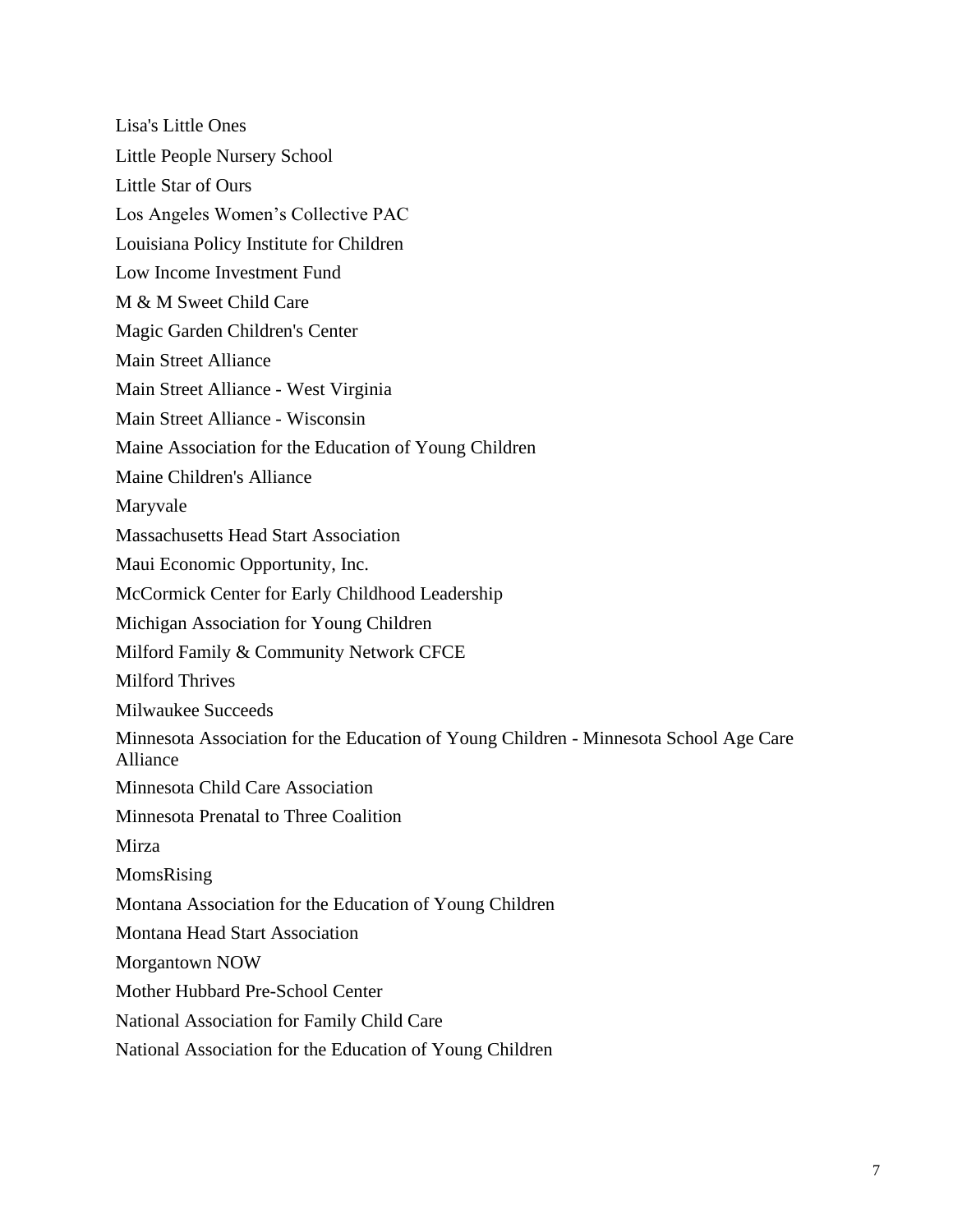National Association of Social Workers National Associaton of Social Workers WV National Center for Learning Disabilities National Coalition of 100 Black Women Central Ohio Chapter National Council of Jewish Women National Domestic Workers Alliance National Employment Law Project National Organization for Women National Partnership for Women & Families National Resource Center on Domestic Violence National Women's Law Center National Workforce Registry Alliance NC Child NC Early Education Coalition Nebraska Association for the Education of Young Children Neighborhood Villages Nevada Association for the Education of Young Children New Horizon Academy New Jersey Association for the Education of Young Children New Life Discovery Schools, Inc. New Mexico Association for the Education of Young Children Northern Directors Group Ohio Association for the Education of Young Children Oklahoma Association for Education of Young Children One City Schools Open Center for Children Oregon Community Foundation Otter Creek Child Center Oxfam America Paladin Palmer LifeWays Parent Voices CA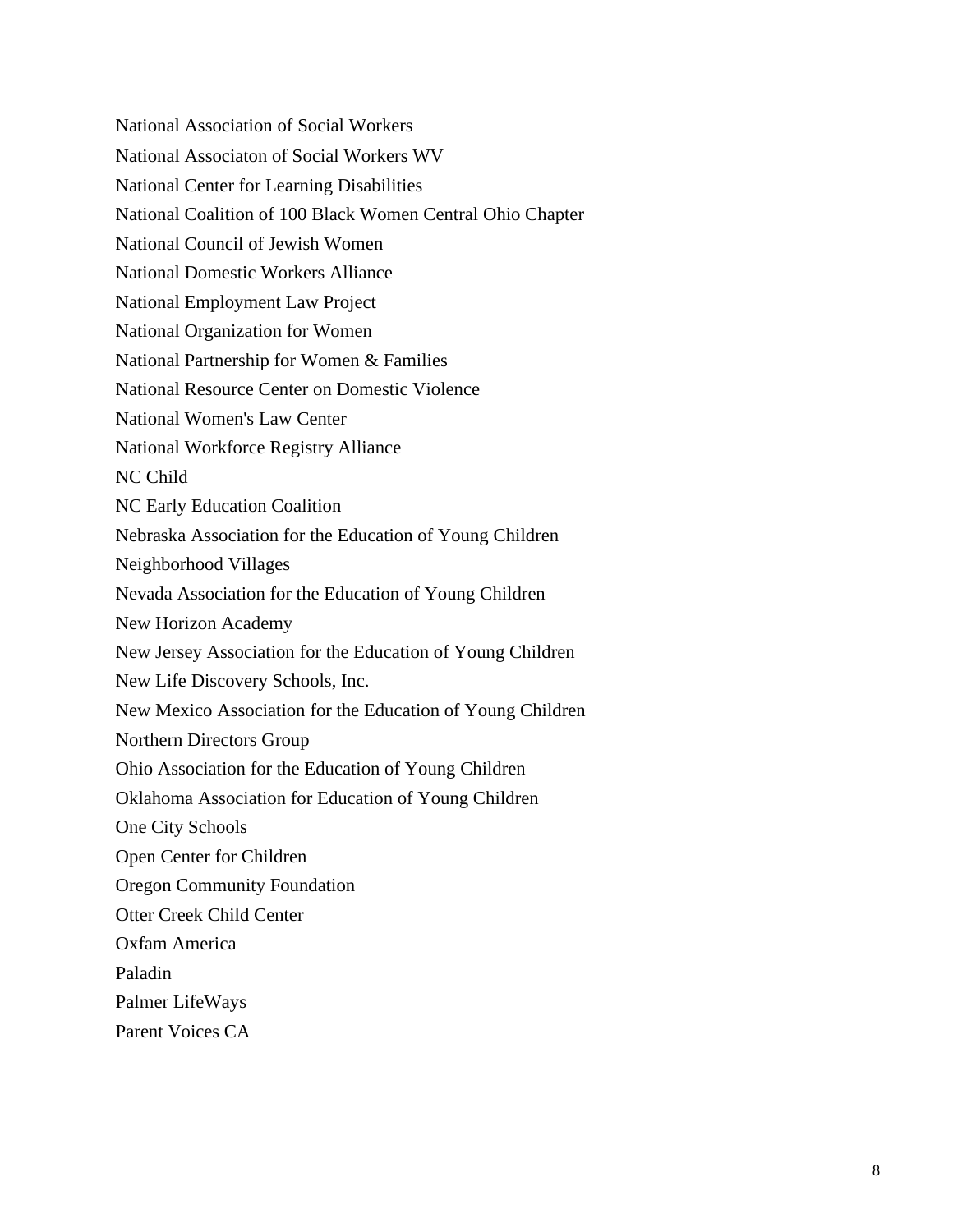Parent Voices SF Parents For Healthy Homes Parents in Tech Alliance ParentsTogether Action Pennsylvania Association for the Education of Young Children Pennsylvania Partnerships for Children Planned Parenthood South Atlantic Poligon Education Fund POWER-PAC IL PRE4CLE Prevent Child Abuse NY Prichard Committee for Academic Excellence Pro-Choice Oregon Pro-Choice Washington Progress North Project Matriarchs Promise The Children Inc. Reach Dane RESULTS Rhode Island Association for the Education of Young Children Rhode Island KIDS COUNT RIght from the Start Campaign Rodel Roger L & Lisa K Krakoff Family Foundation Rural WI Health Cooperative SAFE Haven of Racine SAL Family and Community Services Save the Children Save the Children Action Network SchoolHouse Connection Schuyler Center for Analysis and Advocacy Service Employees International Union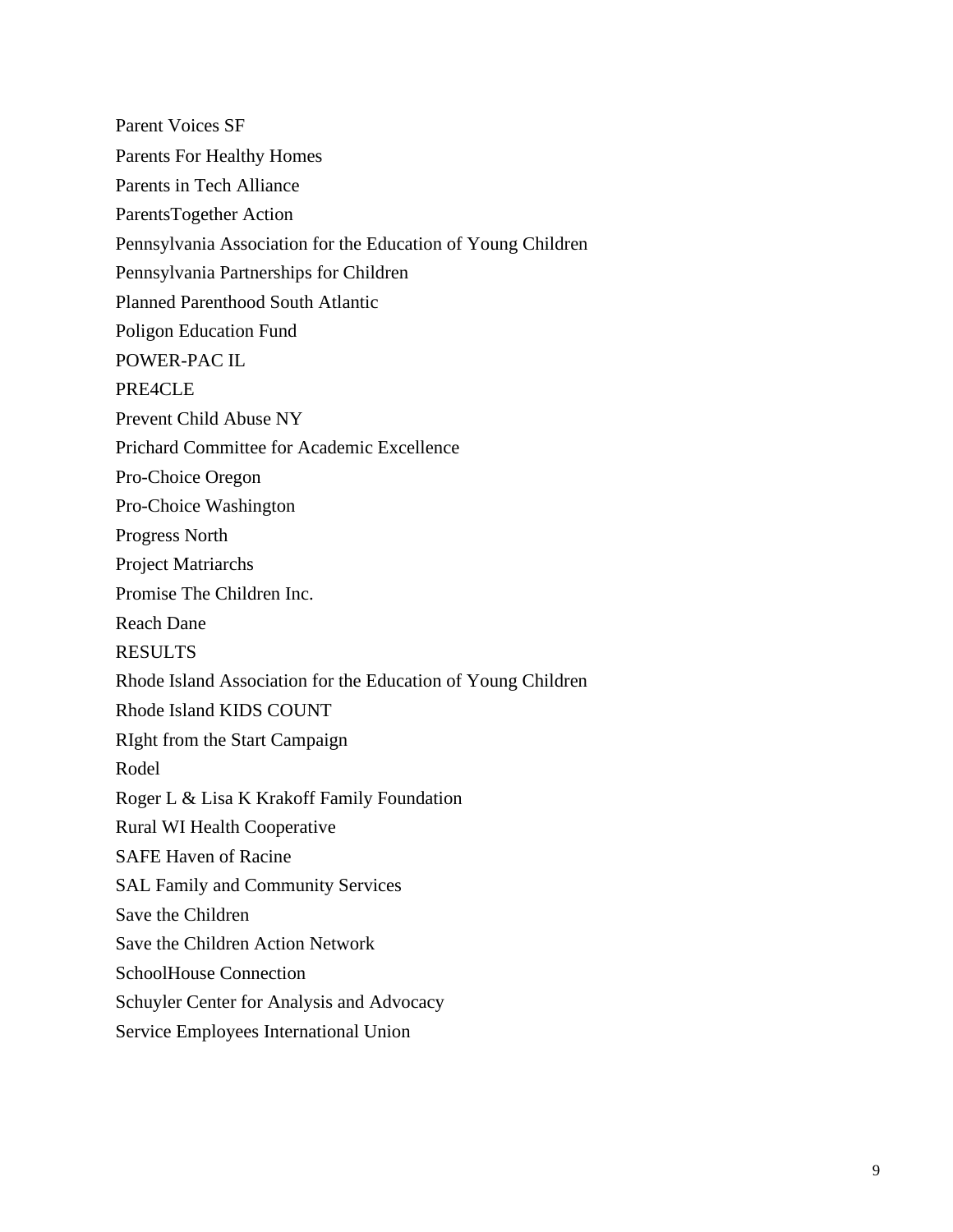Share Our Strength Shma Koleinu/Hear Our Voices Simply Giggle Montessori 4k Skip-a-Long South Carolina Program for Infant/Toddler Care Southwest Ohio Association for the Education of Young Children Spartan Day Camp LLC Start Early Stepping Stones Early Education and Child Care Stone Strategies Strategies for Children Stronger Together Fox Valley Sunbeam Early Learning Center Supermajority Taylor Tots Childcare Center, Inc Teaching Strategies TEAM for WV Children Temple Beth Shalom Texans Care for Children Texas Association for the Education of Young Children The Business Council, Inc. The Care Institute The Children's Agenda The Children's Garden Nursery School The Connecticut Association for Human Services The Education Trust The Family Cooperative The Family Resource Center The Latino Chamber of Dane County The Ohio Women's Public Policy Network The Registry The Sharon Cooperative School, Inc.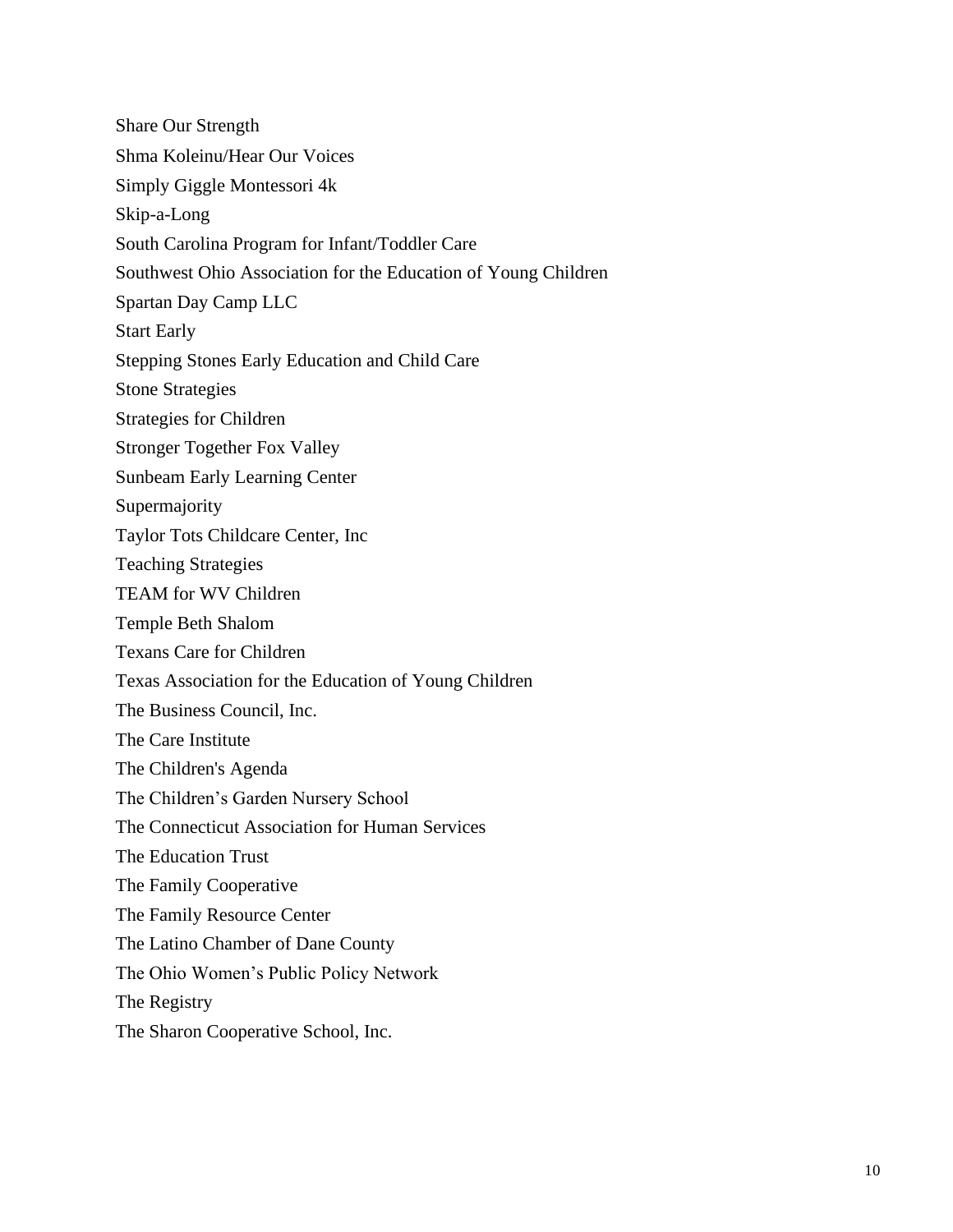Think Babies™ NC Alliance thread TIME'S UP Now Tiny Trees Preschool Tiny Tykes, Inc. - Battle Lake Trans Empowerment Project Tri-Valley Opportunity Council Trust for Learning Trying Together Union for Reform Judaism United Parent Leaders Action Network United South End Settlements United State of Women United Way Manitowoc County United Way of Central Iowa United Way of Greater Nashua United Way of King County United Way of Pennsylvania United Way of Salt Lake United Ways of Iowa Utah Association for the Education of Young Children Vermont Association for the Education of Young Children Virginia Early Childhood Foundation Virginia Promise Partnership Viroqua Children's House Montessori Preschool, LLC Voices for Virginia's Children Washington State Parent Ambassadors Wellesley Centers for Women West Central Initiative West Parish Family School West Virginia Association for Young Children

West Virginia CASA Association Inc